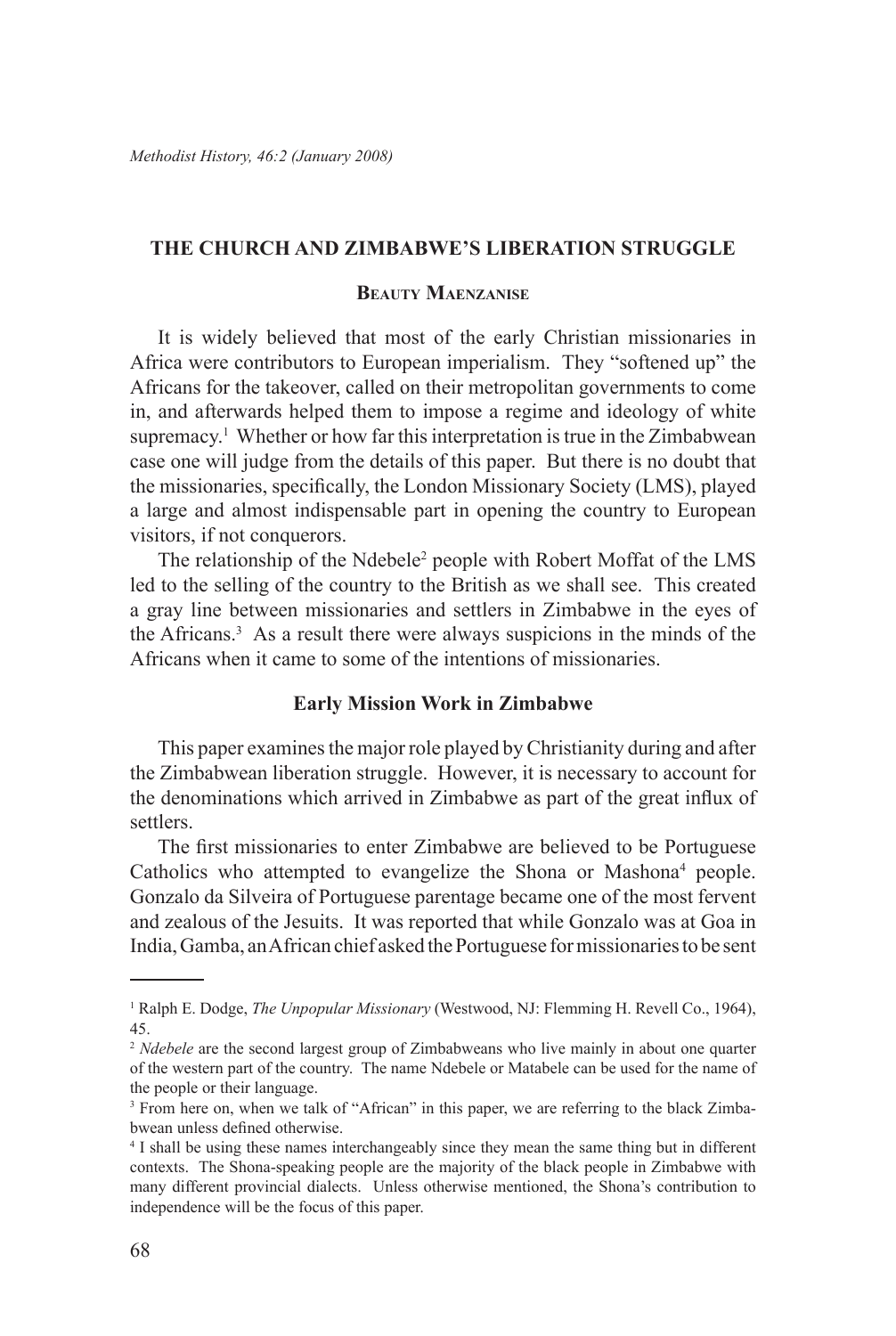to his tribe who lived in the south of Portuguese East Africa (Mozambique). Gonzalo was sent there from India accompanied by Brother Andre da Costa and Father Andre Fernandes.<sup>5</sup> While in Gamba's kraal, Gonzalo heard wonderful stories about the kingdom of the Monomotapa (Zimbabwe), and his heart was set to do mission work there. Gonzalo is believed to have arrived on Christmas Eve, 1560, and officiated three Christmas Masses, the first known to have been celebrated in the Monomotapa Kingdom.<sup>6</sup>

This missionary was very different from others whom Monomotapa had seen. When Gonzalo was received with great hospitality, and valuable presents of gold, cattle and slaves were pressed upon him, it was said that he courteously refused them.7 This led Chisamharu, the Monomotapa, to let Gonzalo have a hut for his own use. The chief and his people were addressed through an interpreter, and the Christian doctrines were explained to them. Gonzalo, however, was satisfied, and within a month of his arrival the chief and his mother were baptized. With them were baptized three hundred of their councilors and attendants.<sup>8</sup>

Within a short time, however, trouble began to brew for this missionary. Some Arab traders who had witnessed with alarm the sudden growth of Christianity at the Monomutapa court began to poison the chief's mind against Gonzalo. Mingane, the Arab leader, told Chisamharu that Gonzalo was a sorcerer and had come to bring drought and famine on the country, to kill the chief and to set his subjects at war with one another.<sup>9</sup> The plot was known to the missionary, but he refused to flee. On Saturday, March 15, 1561, Gonzalo gave his last Mass. J. Du Plessis states that there were two eyewitnesses who testified to what was done to Gonzalo. They reported:

After Cayado had retired, the Father continued to walk before his lodgings and that faster than customary. He sometimes raised his eyes to heaven, where he hoped shortly to see God, and he held the cross in his hands, offering his life for that Savior who had given His life for him, and breathing forth heart-felt sighs. He subsequently retired to his chamber and prayed before the cross. Then he laid himself upon a bed of reeds and tranquilly slept. Eight soldiers who were watching them flung themselves suddenly upon him and strangled him. One of them, a barber, with whom he used frequently to converse familiarly, dragged him from the bed. Thereupon he was taken by the feet and arms and raised up, while a cord was placed round his neck, by means of which he was dragged backwards and forwards, large quantities of blood flowing from his mouth and his nose.<sup>10</sup>

<sup>5</sup> David Jankins and Dorothy Stebbing, *They Led the Way* (Cape Town: Oxford University Press, 1966), 2.

<sup>6</sup> Jankins and Stebbing, 4.

<sup>7</sup> This leads us to believe that traders would accept gifts from the local people before this time.

<sup>8</sup> Jankins and Stebbing, 5. Cf. Baxter T. W. & Turner R. W. S., *Rhodesia Epic* (Cape Town: Citadel Press, 1966), 34.

<sup>9</sup> Jankins and Stebbing, 5. We are led to assume that these traders knew that in African communities sorcerers were not welcome and people could do almost anything to get rid of anyone believed to be a sorcerer because he would be bringing misfortunes to the community.

<sup>&</sup>lt;sup>10</sup> J. Du Plessis, *A History of Christian Missions in South Africa* (London–New York: Longmans, Green and Co., 1911), 10. Cf. Jankins and Stebbing, 5-6.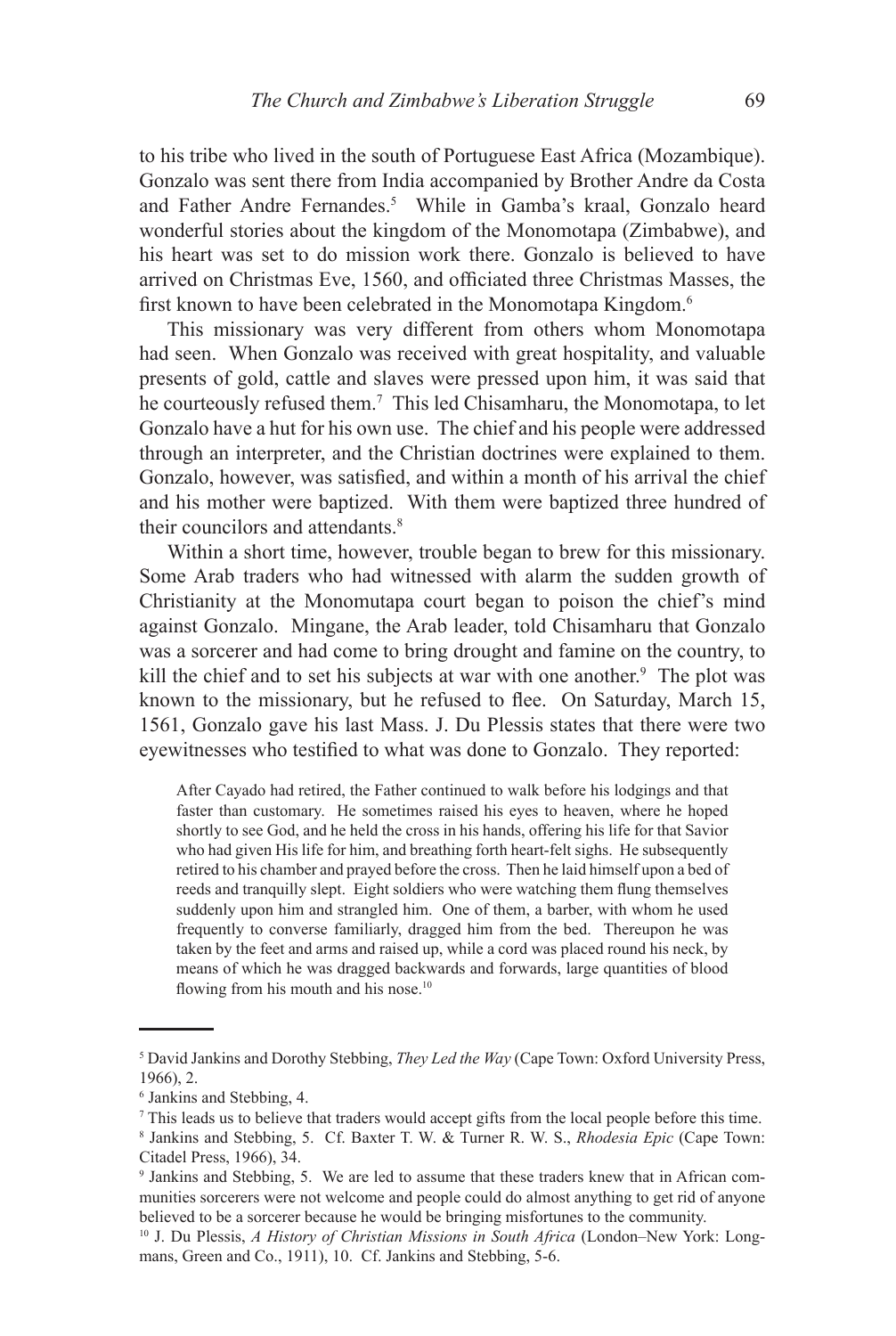His body was thrown into the Musengezi River.<sup>11</sup> Gonzalo became the first Christian martyr for Zimbabwe.

From the death of Gonzalo, no other missionary work in Zimbabwe was reported until the nineteenth century. It started in 1836 with Robert Moffat who felt that he should be friendly to the Matabele tribe. Moffat spent most of his missionary life at the station of Kuruman, in what after his time became British Bechuanaland, now Botswana. From that place he visited the Ndebele king, Mzilikazi when they were living in the Marico valley. Moffat is said not to have been afraid, although it was widely rumored that Mzilikazi was "thirsting for the blood of the first white person to fall into his hands."<sup>12</sup> The king in fact received Moffat politely, and after discussions which lasted a couple of days, finally showed some interest in what Moffat had to say. The interest is believed to have had nothing to do with the missionary's teachings, which Mzilikazi totally rejected. It had much to do with the protection of the Ndebele people from outside forces. As a result, Mzilikazi gave Moffat permission to establish a mission at Inyati, the first in Matabeleland and in Zimbabwe as a whole.<sup>13</sup>

Later on Moffat accompanied Sam Edward on a journey to the interior. On that journey he took the opportunity of paying a visit to his old friend Mzilikazi who gave him a royal reception. That paved the way for another visit in 1857, a visit which had far reaching effects. It was from this beginning that the missionaries eventually won the trust of Mzilikazi's son Lobengula. This cleared the way for Lobengula's treaty with Cecil Rhodes and the opening up of the country of Zimbabwe to the British.14

Mzilikazi having given him permission to work in his territory, Moffat went up to Matabeleland once more in 1859, accompanied by his son, John Smith Moffat, William Sykes, and Morgan Thomas. At the end of the year their station was established at Inyathi. A permanent European outpost was now placed in Matabeleland, but the evangelizing labors of these people were not destined to bear fruit for many years. On the other hand, the station provided a home for travelers, and, by being in regular communication with the outside world, did something to encourage European travelers to visit Invati.<sup>15</sup>

Some missionaries not only engaged in Evangelism but also pressured for colonial annexation. The years of missionary presence in Matabeleland revealed the belief that this was due to the refusal of the king to allow conversions. It was concluded that the Ndebele state needed to be "broken" so that a more amenable regime could enter. The soldiers of the British South Africa Company (BSAC) therefore became providential nutcrackers for the

<sup>14</sup> Wallis, vol 1, Third Visit.

 $11$  Du Plessis, 10.

<sup>&</sup>lt;sup>12</sup> Jankins and Stebbing, 12.

<sup>13</sup> J. P. R. Wallis, ed., *The Matabele Journals of Robert Moffat, 1829-1860*, vol. 1, Oppenheimer Series, no. 1 (London: Chatto & Windus, 1945), 3-31. See also Jankins and Stebbing 12.

<sup>15</sup> Wallis, vol 1, Fifth Journey.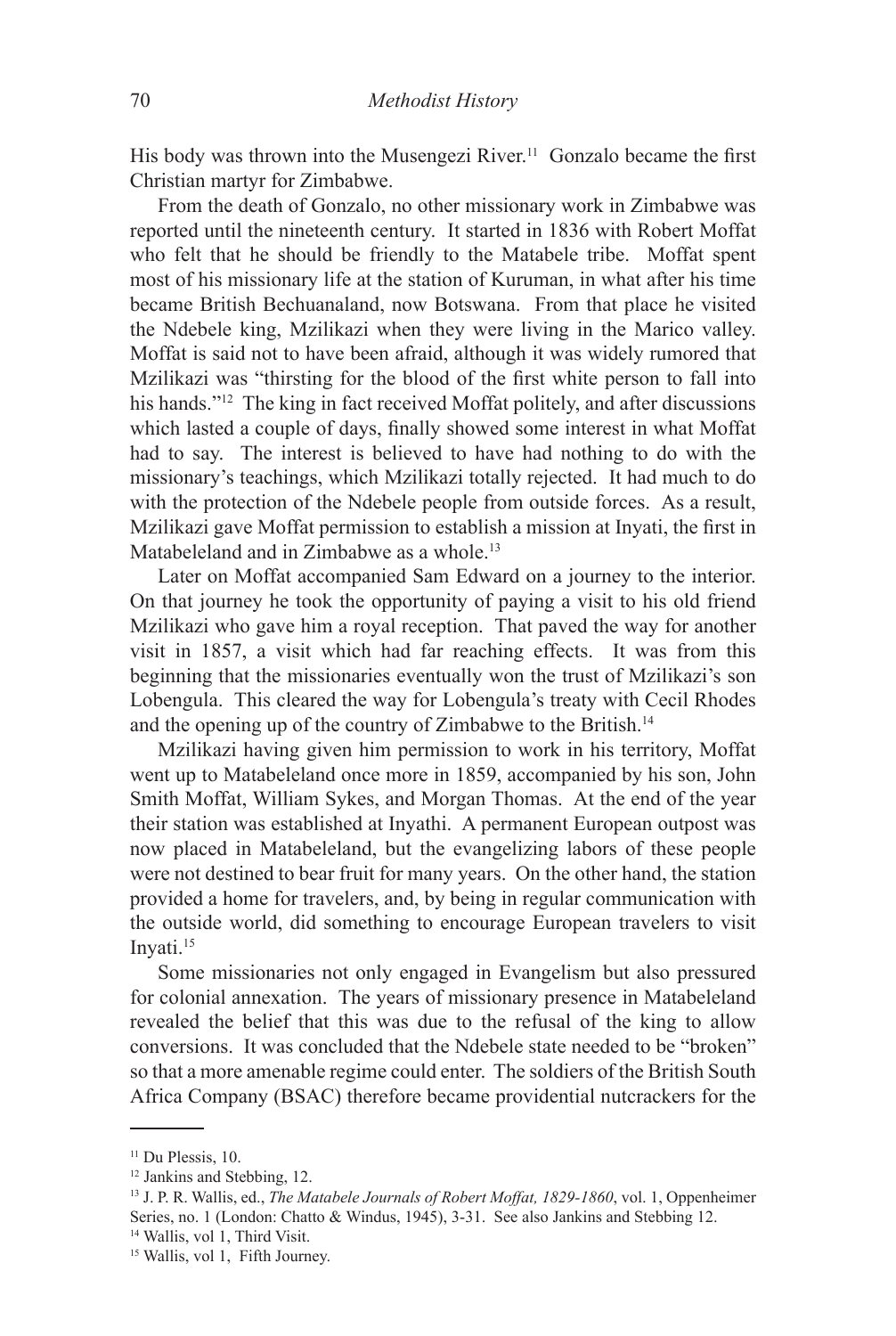preaching of the gospel. I believe that their religious beliefs were never a universal position for there was injustice in these missionaries' acts. The LMS men in Bulawayo, and Rev. Charles Daniel Helm in particular, allowed themselves to be used as tools by Rhodes in securing the Rudd Concession in 1888. Helm signed as a witness of the Concession but also wrote the endorsement: "I hereby certify that the accompanying document has been fully interpreted and explained by me to the Chief Lobengula and his full Council of Indunas and that all the Constitutional usages of the Matabele Nation had been complied with prior to his executing same."16 Helm is said to have thought he was advising Lobengula in the Ndebeles' best interest. Here, as in many other places, a pre-existing missionary presence somewhat eased the colonial advance.<sup>17</sup>

The Rhodesian missionary work is also illustrative of the speed and shape of the ecclesiastical scramble. At the beginning of 1890 there was still no white missionary work settled in Zimbabwe except for the LMS stations at Inyati and Hope Fountain in Matabeleland.18 The Jesuits, after ten fruitless years north of the Limpopo, had just withdrawn from the Bulawayo area. They joined Rhodes' Pioneer Column as it marched northward to occupy Mashonaland as they were in search of gold and to found Fort Salisbury in 1890. These Catholics attempted to start their mission work in the north.19 A group of Dominican nursing sisters under Mother Patrick Cosgrave followed afterward.20 Knight-Bruce, an Anglican Bishop of Bloemfontein, visited Mashonaland in 1891 to scout the possibility of mission work in Rhodesia and he became the first bishop establishing an important station in Manicaland at Penhalonga. Three other denominations entered Mashonaland in the 1890s. In 1891 the Salvation Army, the Wesleyan (British) Methodists, and the Dutch Reformed Church of South Africa arrived, each occupying part of the central province.21 In 1893 the American Board of Commissioners for Foreign Missions of the Congregational Christian Churches established a mission in the southeast, near Mount Selinda. The Seventh Day Adventist arrived in Matabeleland in 1894. The Methodist Episcopal Church (MEC) sometimes called American<sup>22</sup> Methodist arrived in 1897 in Manicaland and began work in the east around Umtali. Thus within seven years the single mission of the LMS was joined, in what had become Rhodesia, by eight other ecclesiastically distinct mission bodies.23 An important point to note is that

<sup>16</sup> Constance E Fripp and V. W. Hiller, eds., *Gold and the Gospel in Mashonaland, 1888* (London: Chatto & Windus, 1949), 201-202.

<sup>17</sup> Baxter and Turner, 90.

<sup>18</sup> Jankins and Stebbing, 21.

<sup>19</sup> Baxter and Turner, 113

<sup>20</sup> Jankins and Stebbing, 33.

<sup>21</sup> Jankins and Stebbing, 45-48.

<sup>&</sup>lt;sup>22</sup> We use the term "American" to differentiate it from the many branches of Methodism in Zimbabwe. Since 1968 this denomination after the union of the Methodist Church and the Evangelical United Brethren Church became known as The United Methodist Church.

<sup>23</sup> Jankins and Stebbing, 50-55.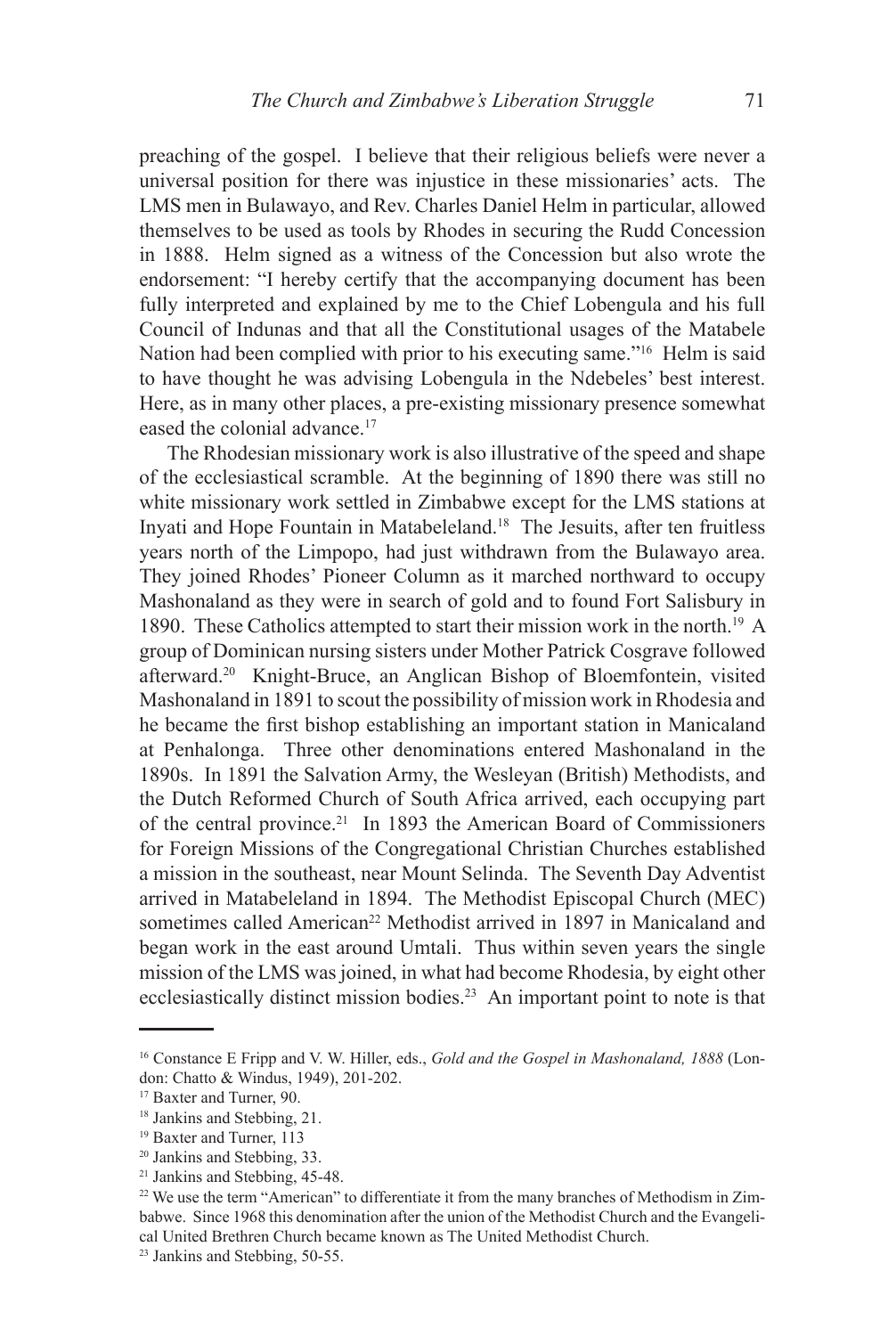the British Methodist and MEC in Rhodesia made a territorial agreement in order not to be in each other's way.24 Bishop Joseph Crane Hartzell states:

One important item I must not overlook, and that is the fraternal relations established between myself, representing the Methodist Episcopal Church, and the Wesleyan brethren and their work and Church in South Africa. By a happy arrangement a division of territory has been adjusted, so that in Mashonaland and in Portuguese East Africa there is no lapping over of mission or missionary work. The territory of each is abundantly large, and opens northward for both to advance toward the heart of the continent. The same fraternal rule applies elsewhere.<sup>25</sup>

From this mission work, the Methodist Episcopal Church (MEC) and its successor denominations contributed to the liberation struggle of Zimbabwe.

## **The Place of the Church in Zimbabwe's Political Independence**

The Mashona people have three types of religious expression. The first one is the Shona indigenous religiosity. Second is the missionary religiosity which is experienced in "mission" or "missionary" churches. The third type of religiosity is demonstrated in the Independent/Indigenous Churches which have refused to be part of the "missionary church." These three strands have worked side by side during and after the liberation struggle in Zimbabwe. The legacy of the missionaries of American Methodism in Zimbabwe is a mixed legacy. To assess this legacy, in this section we are going to focus on the contribution of the Zimbabwean churches in relation to Zimbabwe's quest for liberation.

With the establishment of the BSAC in Zimbabwe in 1890, the MEC, unlike other denominations had not been working in Zimbabwe (Rhodesia). MEC work began in 1897 with the arrival of Bishop Joseph Crane Hartzell. He noticed that great injustice had been done to Africans and was committed to giving them a bright future through educational facilities. In addressing people in America, Bishop Hartzell informed them of what Africa had gone through in the past, what it offered to the world, and what the world needs to do in return:

I plead for Africa, the land of sunshine and shadow; the continent on which God put more sunlight everyday than upon any other; and yet whose people for centuries and centuries had been peeled and murdered and enslaved, and who, in the blaze of our Christian day, sit in midnight darkness. I plead for Africa, where the early Christian church had its greatest triumphs, the land of St. Mark, of Tertullian, of Cyprian, of St. Augustine; the land whose Christian Bishops at the Council of Nice gave the early Church and the world the Apostolic Creed; the land that gave the world its lawgivers, that held the infant Christ in its bosom from his murderers, and whose son carried the

 $24$  The missionaries were following the same pattern the European colonial powers took as they were partitioning Africa.

<sup>25</sup> Joseph Crane Hartzell, "Bishop Hartzell's Report," *Reports of the Missionary Bishops: General Conference of the Methodist Episcopal Church, 1900* (New York: Eaton & Mains, [1900]), 27.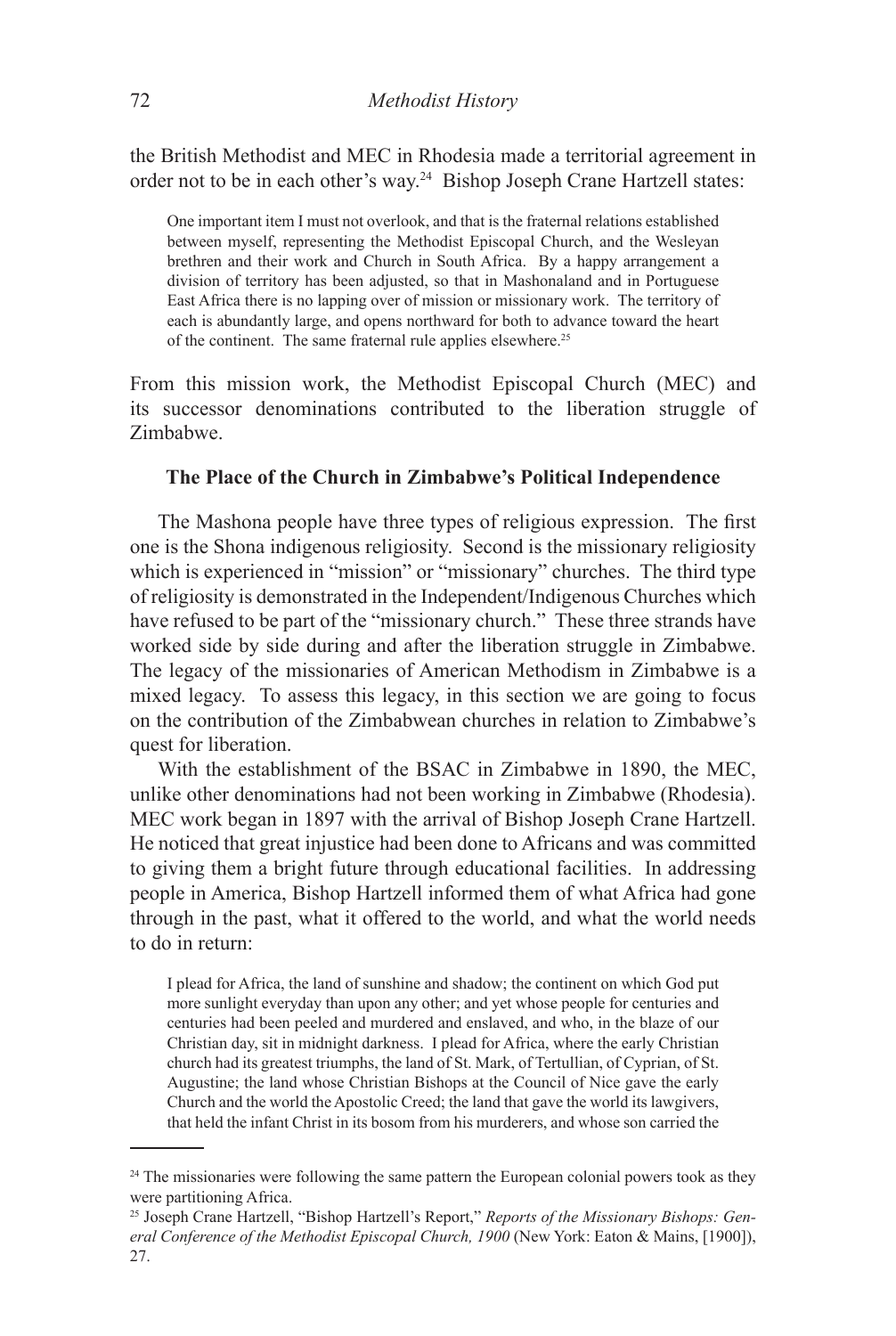cross for my fainting Savior as he went to Calvary. O, Africa, I plead for thee, for thee I live, for thee I pray, and for thee, if it be God's will, I give my life.<sup>26</sup>

Not all missionaries who came to Rhodesia during and after Bishop Hartzell's time were friendly to the native people. On the issue of unfriendliness, Bishop Ralph Edward Dodge wrote about the attitudes of some missionaries as expressed by Africans:

The weakness of the church is due to the fact that the missionaries preach in church, telling people to love their neighbors but they themselves do not love their neighbors. The missionary school man is good only when he is at school. If you meet him in town, he shows you his true colors and does not recognize you.<sup>27</sup>

The training of Africans started at the very beginning of missionary activities in Rhodesia. By 1911, there were 79 "pastor-teachers" who were trained to serve a dual role, as the term implies. The number of African ordained clergy gradually increased, but not nearly as dramatic as the various lay offices in the church. By 1930, there were 10 African ordained preachers, in addition to 115 lay preachers and 48 lay exhorters. Conference statistics reveal a continuous trend to train and include Africans in the preaching ministry of the church, but more frequently as lay preachers than ordained. While allowed to preach, the Africans were generally not given leadership roles.

The missionary presence in the primary decision-making process impeded the development of top level African church leadership in Rhodesia for a long time. The organizational pyramid created no space for capable, intelligent Africans. However, in order to take advantage of the opportunities provided by mission institutions, the Africans had to become baptized Christians. This meant that they had to adopt a biblical or western name. One Zimbabwean is quoted by Bishop Dodge as saying:

Equally fantastic was the changing of names at baptism. Why should such beautiful names Chipo (Gift)**,** Nyasha (Grace)**,** Chuma (Jewel), Tendai (Be thankful), Kudzai (Respect), etc. be replaced with such names as Draper, Gift, Grace, Smart, Washington, Maxwell, etc. . . ? While there is nothing wrong with such English names, one really finds no sufficient reason to substitute them for the meaningful African names. I find nothing unchristian in them. . . . I fear that the use of foreign names tends to alienate Christianity and thus stops it from anchoring its roots in the soil of the land. In addition, it helps to perpetuate the existing feeling of superiority on the part of one race, and inferiority on the part of the other.<sup>28</sup>

To the Zimbabwean, his or her African name reflects the person's life history, a reminder of his/her accomplishments or moments of sorrow or joy. To become Christian, therefore, meant to reject one's past. As it is well known,

<sup>26</sup> Joseph Crane Hartzell, *Four Years of Progress on Africa: Bishop Hartzell's Report to the General Conference at Loss Angeles, Calif., May 12, 1904* (New York: Open Door Emergency Commission, Missionary Society, Methodist Episcopal Church, [1904]), 31-32.

<sup>27</sup> Dodge, *The Unpopular Missionary*, 55.

<sup>28</sup> Dodge, 48.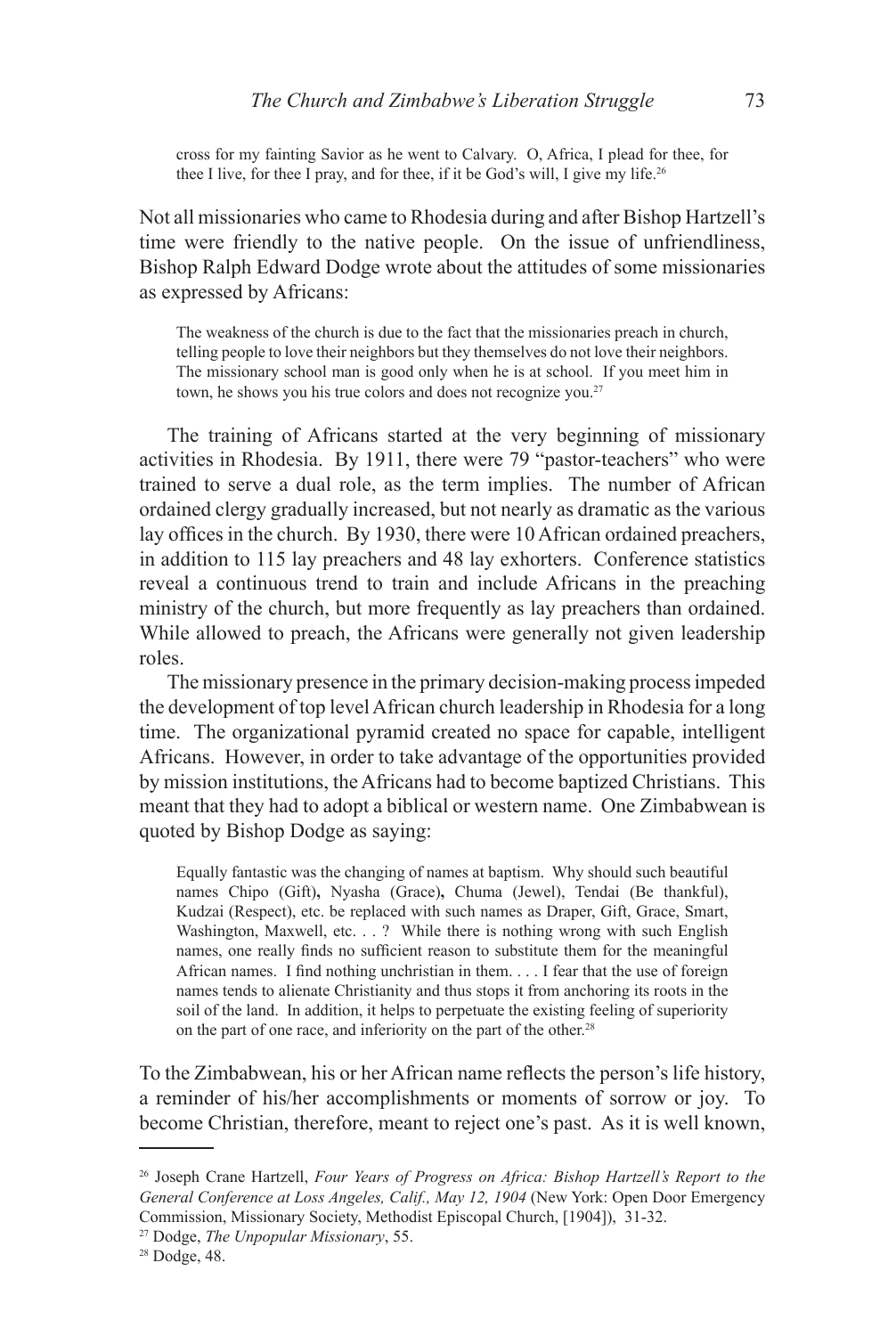naming means claiming something to be yours. This means that the renaming of the African Christians meant that in reality they were being claimed by other cultures. The missionaries believed it was claiming the African for Christ. Yet, there is nothing Christian in most of the English names.

Religious education was the core of educational life at the mission centers. Anyone who stayed at mission centers had to conform to the expected life style. Students who graduated from the mission schools, either as teachers or as pastor/teachers, had been transformed into devout western-style Christians. Christianity made an indelible imprint upon them, and through their influence, upon many others.

The education provided for Africans was intended to minimize the possibility that they might become a threat to the missionary position. By the late 1940s and early 1950s, the tide had changed. Some had gone to South Africa for further studies. When they returned, they were beginning to raise questions about the way the African people were being treated, both in the church and in society.29

I need to emphasize at this point that, in all fairness, not all missionaries that are guilty of the criticisms leveled against missionaries and the church. On the one hand, Rhodesia received some of the best church people the western world could offer. These men and women gave all they had to Rhodesia in terms of their time, energy, money, and even their whole lives to serve the African people. Yet on the other hand, the West also gave Rhodesia some who did great harm as missionaries of the LMS. This study will examine the contribution of some of the missionaries who were most helpful to the people.

The great turning point of the American Methodist Church was its participation in the fight against colonial domination and racial segregation. In 1956, the American Methodist Church in Rhodesia welcomed Bishop Ralph Edward Dodge as its new bishop. In his first address to the pastors he said:

I would like to visit all of you, my brothers, in your circuits and get to know the people and the church well. But I am going to be radical. I will not carry any food when I visit you. I will come and stay with you in your homes, wherever you are. I know that is the African custom and we will observe it.<sup>30</sup>

Such action was radical break from the usual pattern of the missionaries. Many missionaries had always stayed in missionary guest houses and carried their own bedding and food plus a cook. Bishop Dodge's radical ideas continued to be manifested in his sermons, teachings, conversations and above all his actions. The old pattern of racial segregation within the church was breaking down and Bishop Dodge would work to break down the customs of the white settlers in the society at large.

<sup>29</sup> Dodge, 54-55.

<sup>30</sup> Ralph E. Dodge, *The Revolutionary Bishop: Who Saw God At Work In Africa: An Autobiography* (Pasadena, CA: William Carey Library, c1986), 116.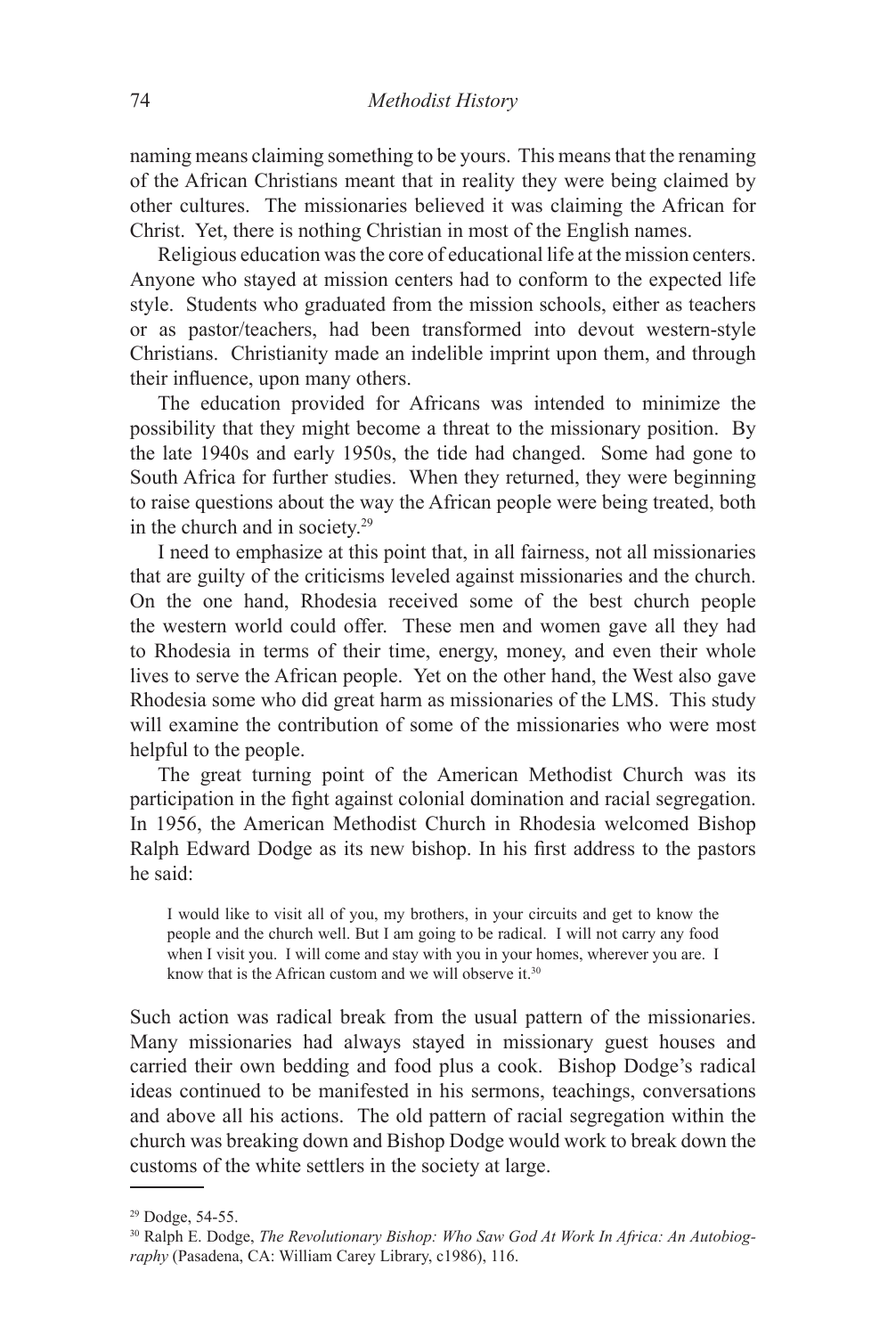The period from 1955 to 1958 saw an awakening of African nationalism in the country. The honeymoon of racial partnership during the Federation of Rhodesia and Nyasaland<sup>31</sup> was over. All this now marked the beginning of the fearless opposition to the white racists by some church leaders, including Bishop Dodge. As a spokesperson of the American Methodist Church, he was committed to fight against racial oppression by the white minority in Southern Rhodesia.

The new bishop puts his finger on the crucial point about the missionary work in Africa saying that

The major blind spot of the total missionary program in Africa may well be the failure of white leaders to foresee the approaching rebellion and to train nationals for administrative responsibility. Although some colonial governments have shown interest in educating the masses of Central Africa, none have set about training Africans realistically for administrative responsibility under democracy.<sup>32</sup>

Before the time of Bishop Dodge, instead of teaching the African students to think independently and to develop fully as human beings, much of the curriculum, especially the religious elements, trained the Africans to be obedient to their white masters. On that point Bishop Dodge quotes one high school student as saying:

I dare say that many missionaries I have dealt with leave not much to be desired about their earnestness in their Church work. There is an undeclared emphasis on seeking a livelihood and perpetuating their position as bosses over the Africans.<sup>33</sup>

No Zimbabwean who went through the time of political strife could fail to recognize Bishop Dodge's dismay: "Some missionaries refused to promote Africans, saying that if they did so, they themselves would be forced to leave Africa."34 Bishop Dodge claims: "If Christianity calls for love, why is it that some of the white people don't show in their treatment of the Africans? The answers is, 'They don't believe the gospel or they would act as Jesus did.' In Africa, as in Europe, America or the Orient, many look at the church and shout 'hypocrisy."35 It is important to remember that oppression permeates not only a political system, but it involves, most importantly, a spiritual system that claims God on biblical grounds. The oppressors saw themselves as members of God's elect nation. What kind of theodicy can one propose in a system where God's omnipotence is seen in the force of the policy, where the state maintains law and order against the majority of the population?

In the Foreword of the biographical account of *The Revolutionary Bishop*, Bishop Abel T. Muzorewa writes:

Physical giants are measured in feet and inches, heroes and heroines of military

<sup>&</sup>lt;sup>31</sup> This Federation covered Malawi, Zambia and Zimbabwe.<br><sup>32</sup> Dodge, *The Revolutionary Bishop*, 153.

<sup>&</sup>lt;sup>33</sup> Dodge, *The Unpopular Missionary*, 32.

<sup>34</sup> Dodge, *The Unpopular Missionary*, 32.

<sup>35</sup> Dodge, *The Unpopular Missionary*, 55.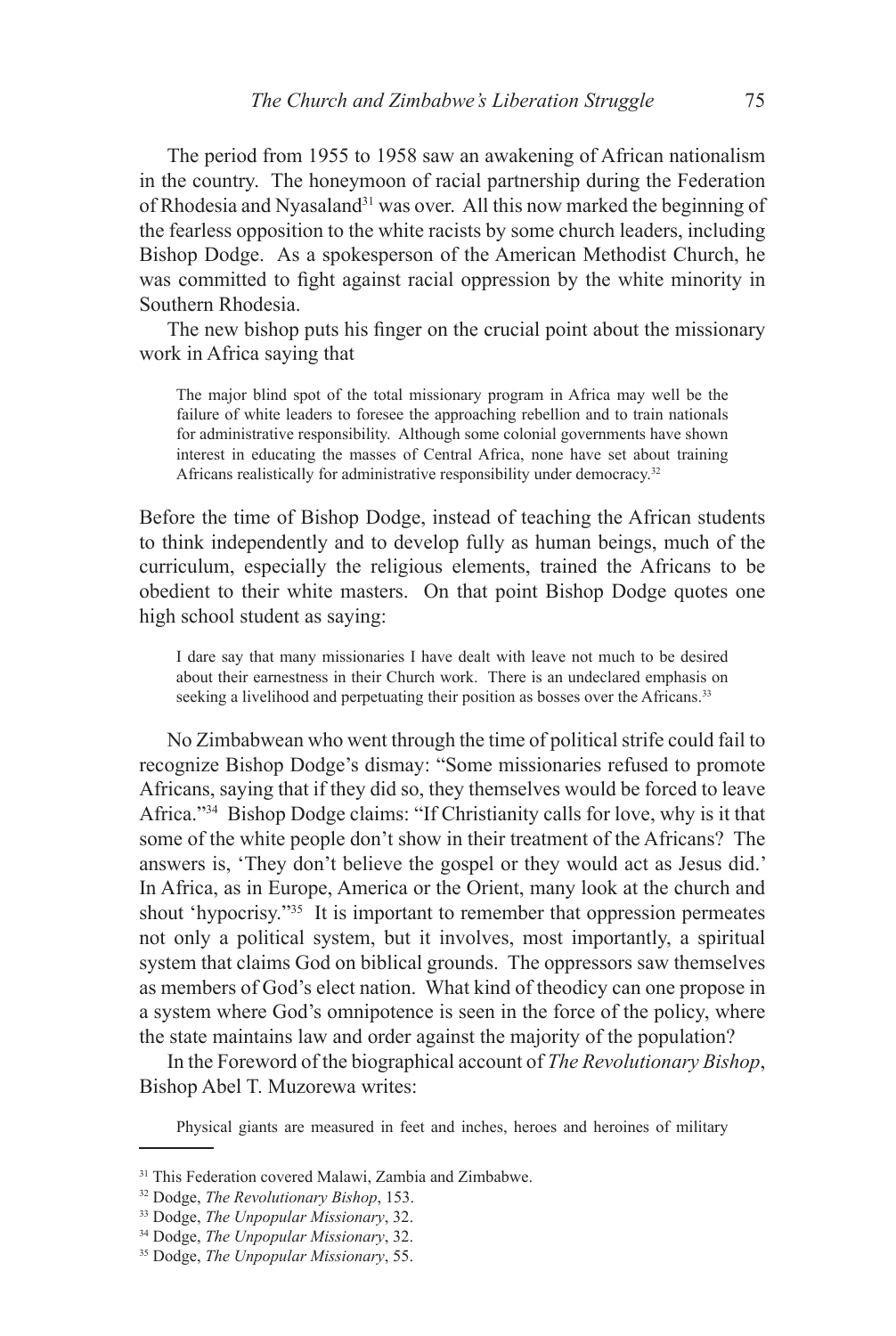careers are appraised in terms of the number of battles they fought and won. But the person whom the reader is about to meet and experience is neither giant nor military hero. Yet in terms of the quality of his life, the degree of his commitment to ultimate values-to God, Christ, and the Church, his love for people, his indomitable spirit and his inimitable insight, Ralph Edward Dodge is indeed a giant and hero.<sup>36</sup>

Bishop Dodge came at a time when the hierarchical structure of the church was so dominated by white missionaries that the chance for African advancement was apparently negligible. In the late 1950s, there were nearly four hundred white American Methodist missionaries in Africa. At least ninety of them were in Southern Rhodesia (Zimbabwe).

Bishop Dodge immediately advocated the transfer of power within the church from the white missionary community to indigenous leadership. His first action was to bring some Africans into his cabinet. With this inclusion of Africans on his cabinet and the appointment of Africans as heads of schools, Bishop Dodge broke the long-standing domination of missionaries in these most critical decision-making boards.

In his capacity as the leader of American Methodism and in his determination to prepare Africans for leadership in the church, Bishop Dodge worked very closely with Bishop Newell Booth in North America. He made a special appeal to the Methodist churches across North America. The response was phenomenal. In 1961, over forty Africans left Rhodesia for colleges and universities in Great Britain and North America. One of these people was Rev. Abel Tendekayi Muzorewa who later succeeded Bishop Dodge and became the first African Bishop in the Rhodesia United Methodist Church. Muzorewa returned from studying in the United States in 1963.

His return home coincided with the coming to power of the Rhodesia Front Party with Ian Smith as its leader and Prime Minister. By that time, all the nationalist leaders were put either in political exile, detention, or in prison. This was the point in history when the Zimbabwe nationalist politics had gone bad. There was significant fighting among the black people themselves in 1963 because of the split between the followers of Joshua Nkomo, a Ndebele, and those led by Rev. Ndabaningi Sithole, a Shona. It was during this time also that the churches started to assume a prophetic voice to liberate Zimbabwe.

By early 1965, most of the positions in American Methodism that had been in the hands of missionaries had passed into the control of these Africans. Indeed, Bishop Dodge's vision became a reality. He portrayed an image of a committed church leader who was trying to fight against an unjust segregated church and society.

It should also be noted, however, that while the missionaries were reluctant to develop higher education for the Africans, other factors also mitigated against education. These included the following: (1) the Africans

<sup>36</sup> Dodge, *The Revolutionary Bishop*, vii.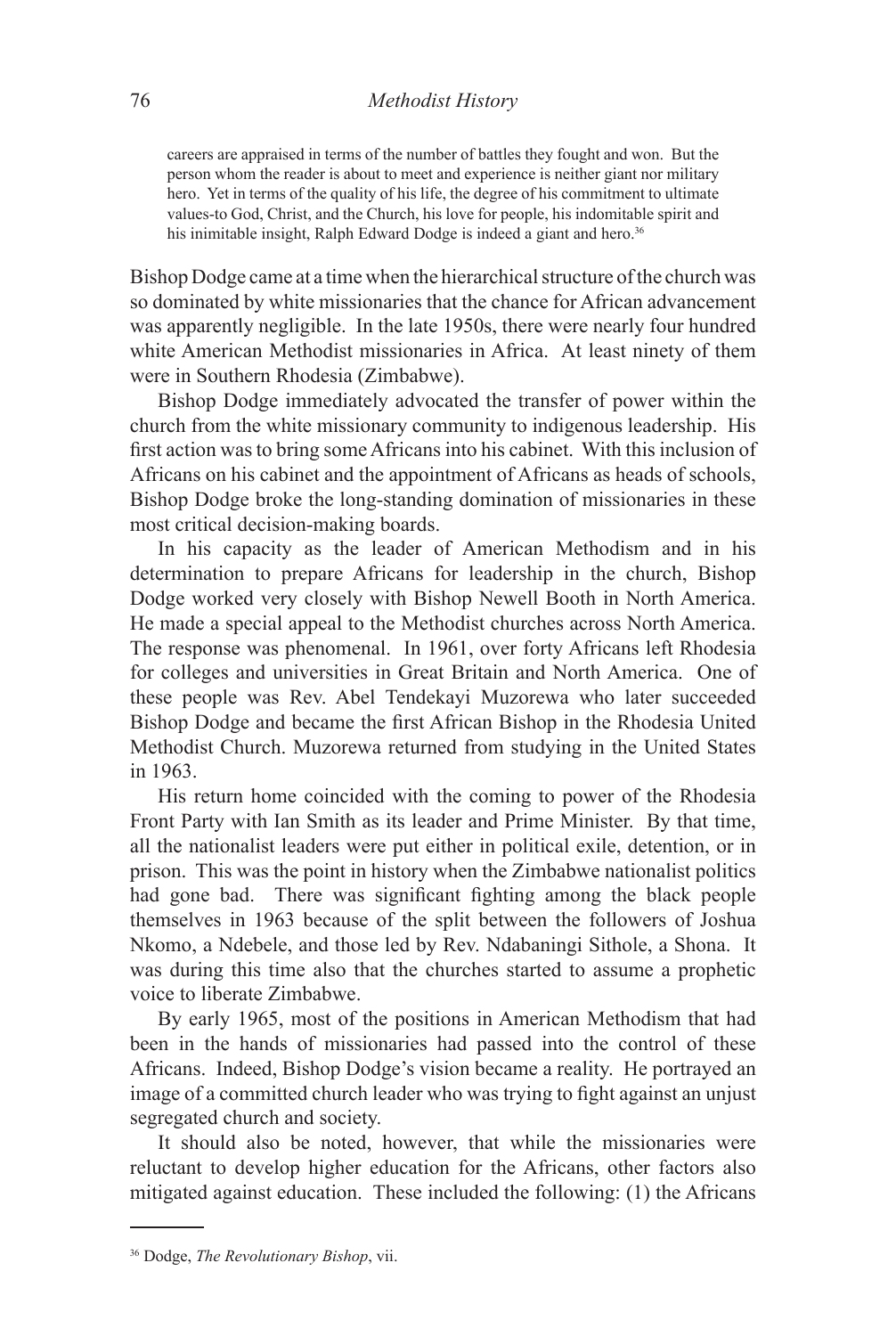themselves initially were reluctant to go to school so that some of the early years of missionary work were spent in visiting people in villages and persuading them to come to the mission to learn. In some cases they had to be bribed with clothing and food. (2) Colonial governments did not encourage missionaries to introduce higher education for Africans; in fact, they frequently discouraged it. (3) Many Africans were very poor and could not afford higher education for their children. The conservative missionaries and the colonial governments took advantage of African ignorance and poverty and intentionally delayed the introduction of higher education for Africans, while at the same time; they encouraged the establishment of industrial schools.

In spite of all this, some Africans took advantage of what was provided by both missionaries and colonial governments. At the World Methodist Conference in Nairobi in 1986, Archbishop Desmond Tutu of South Africa made reference to the gift the missionaries and colonial governments gave to Africa unknowing of its liberating power, the Bible:

when the white man came to Africa he came—we had the land, you see—and he came and had a Bible. And he said, "Hello, hello." And we said, "Hello," and he said, "Let us pray." And when we open our eyes we discover he's got the land now, and we've got a Bible. . . . But who said that that was a bad bargain? We are taking the Bible seriously, because when you came and you gave us this you gave us one of the most subversive things in a situation of oppression and injustice.<sup>37</sup>

Some missionaries, like the colonial powers, forgot that God intervenes in God's time. Zimbabwean Christians, on the other hand, with an increasing number of missionary allies, believed that God would lead them out of oppression. Bishop Dodge, indeed, appeared on the scene at the right time and with a specific assignment from God, namely, to transfer power in the missionary-led church to the Africans.

People who were not in the midst of this struggle accused the church in Rhodesia, particularly the American Methodist Church starting with Bishop Dodge and later Bishop Muzorewa, for being involved in the liberation struggle of the Zimbabwean people. What these people forgot was that one cannot preach a gospel of salvation to an oppressed people. During the struggle for liberation in Zimbabwe, many churches moved from the time in history when the church preached a civil religion, a nationalized triumphalist gospel that sought "conversion" of the "savage" before they could taste the sweet honey of "salvation" with their masters. This is how most of the missionaries coming into Zimbabwe thought of the African people (savages). Bishop Muzorewa had this to say:

It soon became clear to me that our theology needed to be clarified and our concerns needed a broader base. I felt at ease in following in the footsteps of Bishop Ralph Dodge. He, too, had stressed that the Christian faith must be proclaimed as a total

<sup>37</sup> Joe Hale, ed., *Proceedings of the Fifteenth World Methodist Conference* (Nairobi: The World Methodist Council, July 23-29, 1986), 66.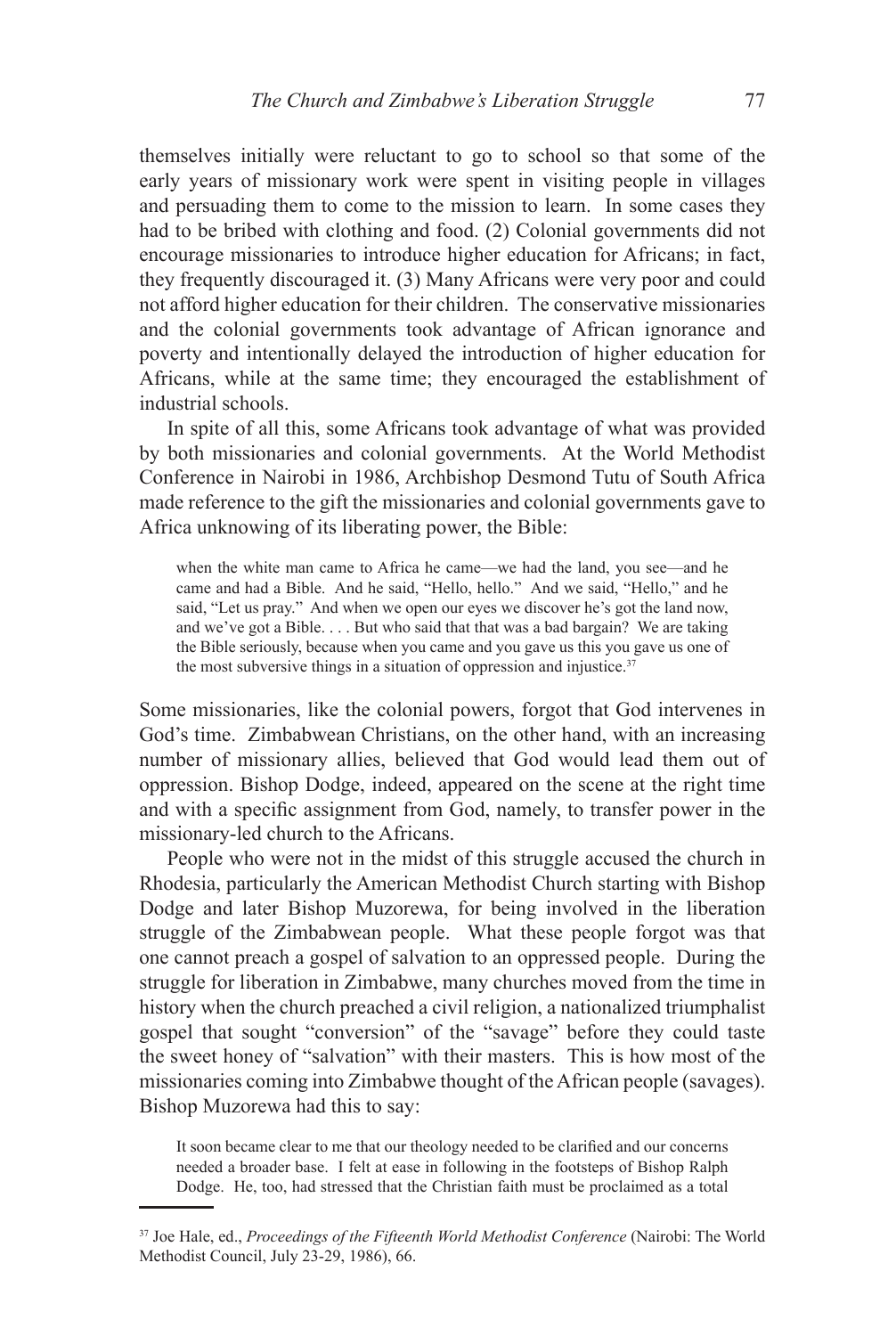gospel for the total person. The whole gospel for the whole person I believed-and still believe-has a dynamic that will lead many to Christ as their liberator, their Savior and Lord<sup>38</sup>

Many Christians were, and some are still, lacking in this kind of understanding. They had yet to seek effectively the peace of the Lord in the heart of the social struggle. They needed to seek communion with God and one another. This kind of understanding is needed in all cultures where people are under oppression. It needs to be known that these church leaders and many Christians in Zimbabwe fought to give "a total gospel to a total person."

The African knowledge of God affirms a God who is in the midst of our historical situation, God who is the liberator of humanity from oppression, exploitation, and all forms of alienation. It is in this spirit that Gustavo Gutierrez writes:

we can say that all the political theologies, the theologies of hope, of revolution and of liberation, are not worth one act of genuine solidarity with exploited social classes. They are not worth one act of faith, love, and hope, committed. . . in one away or another. . . in active participation to liberate man from everything that dehumanizes him and prevents him from living according to the will of the Father.<sup>39</sup>

Bishop Dodge, as a church leader, voiced the concerns of the African people in Rhodesia at the very time the political parties were banned and their leaders silenced in detention. He had, from time to time, preached "a total gospel for the total person." That is the gospel of political and spiritual freedom. He led the church in a denunciation of the proposed Unilateral Declaration of Independence (UDI).40 He also severely criticized the government's practice of detaining people without trial.

Following the publication of his book, *The Unpopular Missionary*, Bishop Dodge was labeled an enemy of the status quo in racist Southern Rhodesia. This resulted in his being declared "*persona non grata"* by the Smith regime. On July 17, 1964, Bishop Dodge was deported, together with his colleague Rev. Robert Hughes.<sup>41</sup> His deportation stunned the nation, especially the oppressed majority, the African people. This was a great loss not only to the American Methodist Church, but to all Africans in Rhodesia. This deportation brought with it public demonstrations by the American Methodist Church members wearing their church uniforms, both lay men and women. Clergy wore black suits with their clerical attire. They all wore black armbands signifying that they were in mourning, as it is in the Shona

<sup>38</sup> Abel Tendekayi Muzorewa, *Rise Up and Walk: The Autobiography of Bishop Abel Tendekayi Muzorewa* (Nashville: Abingdon, 1978), 68.

<sup>39</sup> Gustavo Gutierrez, *A Theology of Liberation: History, Politics and Salvation* (New York: Orbis Books, Maryknoll, 1973), 308.

<sup>40</sup> George Klein, "Rhodesia and the World's Conscience," *The Christian Century* (February 2, 1966), 83:5, 158.

<sup>41 &</sup>quot;Bishop Dodge expelled by Southern Rhodesia," [editorial] *The Christian Century* (August 5, 1964), 81:32, 981.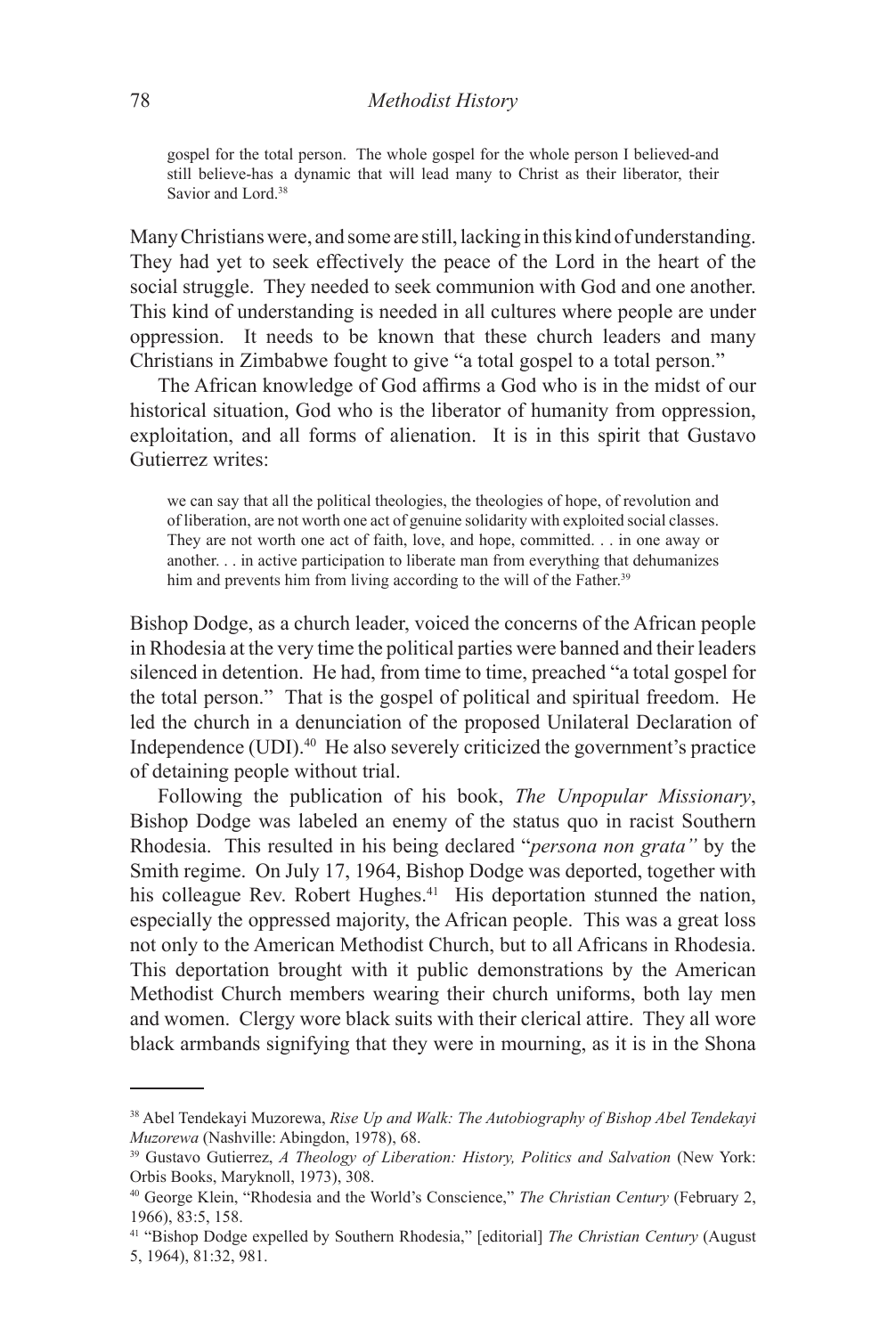culture. They carried placards protesting the deportation of Bishop Dodge. Other denominations joined the demonstration. Fifty-eight Salisbury clergy of different denominations carried the protest to Mr. Ian Smith's office.<sup>42</sup> In their letter to Mr. Smith, the Salisbury clergy made it clear that the act of deporting Bishop Dodge and Rev. Hughes "would create a wide gulf between the government and world Christian opinion."43 Their words fell on deaf ears, but the demonstration initiated many leaders into a new style of political involvement. Bishop Dodge was given only two weeks to say goodbye to his conference. Those two weeks were enough for him to empower and encourage the church to continue to fight for justice, peace and freedom.

In the true stature of a God-led church leader, Bishop Dodge had accelerated native educational, medical and church leadership and had campaigned vigorously against oppressive rules of the Smith regime. Although he was deported, he had stimulated hundreds of Zimbabwean church people to take up the torch in the quest for independence. Seeds of revolution had been sown in the minds of many clergy in the American Methodist Church. One does not have to wonder why many of the American Methodist pastors participated in politics.

Bishop Dodge, as a church leader, proved that it is possible to suffer with the oppressed and walk with them in their struggle for liberation. Through his guidance, the American Methodist Church had now been found to be committed to the struggle of the black people who were oppressed on their own land. It was now clear in the minds of many that the church needed to assume a prophetic voice and to speak with one voice on behalf of the oppressed masses of Zimbabwe. Through his leadership, the American Methodist Church assumed the status of the church of the people. Many clergy joined Bishop Dodge in leading their societies in the battle to recover their own identity and the struggle to be human again before the eyes of white people living on their land.

As a way of saying thank you to Bishop Dodge for standing with them in times of pain, the Zimbabwe Annual Conference invited him to participate at its centennial celebration on December 9-11, 1997. This was the first time that Bishop Dodge went back to Zimbabwe after his deportation in 1964. He was quoted saying:

I have never craved leadership. I'm not a natural leader and was forced into the things I've done. My whole contribution to Africa came at the right time for what I felt I could give. My contribution was trying to encourage people to assume responsibility and leadership. The reason I was expelled was that I had written a book that criticized the church on racial matters and said the church should be preparing to take over or train people to take over responsibilities. The assumption was that if the church could prepare people to take over, then why couldn't the government do the same thing? There was the assumption there that the time had come for a transfer of authority. . . and the government did not like this. . . . Politics,

<sup>42</sup> Klein, 158.

<sup>43 &</sup>quot;Bishop Dodge expelled by Southern Rhodesia," 981.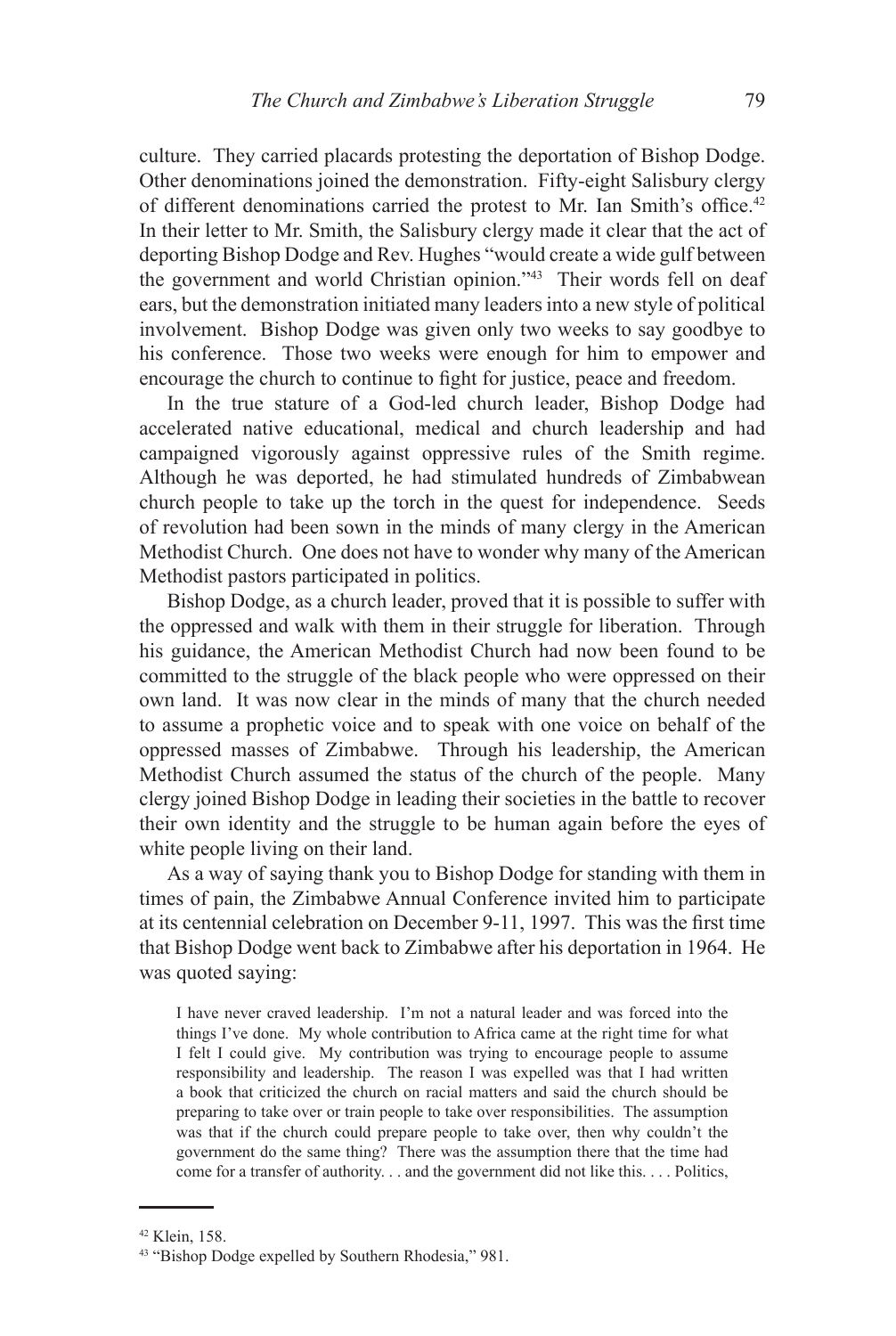economics, social life all interact with religion, and certainly religion, if it is vital at all, should influences each of the other phases of life. True religion has no bounds, knows no frontiers.44

Bishop Dodge was not the only church leader who stood up to the Smith regime; there were many. Another influential missionary church leader was Bishop Donald Lamont of the Roman Catholic Church in Umtali. In 1964 when Ian Smith declared the UDI, Bishop Lamont was one of those from the Salisbury Council of Churches who stated that the African people did not recognize the Smith regime as a legal authority in Rhodesia.

When the Land Tenure Act was proposed by the Rhodesian Front in 1969, Bishop Muzorewa had this to say about his colleague Bishop Lamont and his church:

It was the Catholics who championed most effectively the cause of the oppressed. Bishop Donald Lamont of Umtali called the Smith regime with its oppressive laws 'the real terrorists.' He said: 'The Rhodesian system which keeps a whole people in subjection differs not in essence, but only in degree, from the Nazi doctrine of racial superiority.45

This statement by Bishop Lamont could have claimed his life. But here is a church leader who felt that dying with the oppressed was better than accepting a constitution which only gave freedom to a few privileged people, the whites. The ultimate destiny of Bishop Lamont took place in 1976 when he was accused of failing to report the presence of the freedom fighters. In his defense, he said, "to have reported the presence of the guerillas would not have been compatible with Christian conscience."<sup>46</sup>

The Rhodesian government found Bishop Lamont guilty of the charge, and they deported him. Nevertheless, Bishop Lamont's actions and speeches had an impact on the Smith regime. His speech about harboring terrorists had made the whole world aware of the plights of the suffering Africans in Rhodesia. If the Zimbabwean history is to be correct, the names of Bishops Dodge and Lamont deserve special recognition because of their sterling performance in the quest for independence in Zimbabwe.

With the deportation of Bishop Dodge, the American Methodist Church was left in limbo. People were like sheep without a shepherd. For four years, Bishop Dodge continued as their bishop in exile. A bishop for Rhodesia needed to be elected in 1968. In the same year the denomination changed its name from the Methodist Church to The United Methodist Church (UMC). This came as a result of the union of the Evangelical United Brethren and the Methodist Churches in the United States.

In Rhodesia, the question was, "Who will take over the office of bishop in this church?" Another question on people's minds seemed to be "Whoever

<sup>44</sup> Linda Green, *United Methodist News Service Online*, http://www.umc.org/umns.html, January 5, 1998, 1-2.

<sup>45</sup> Muzorewa, 136.

<sup>46</sup> Muzorewa, 174.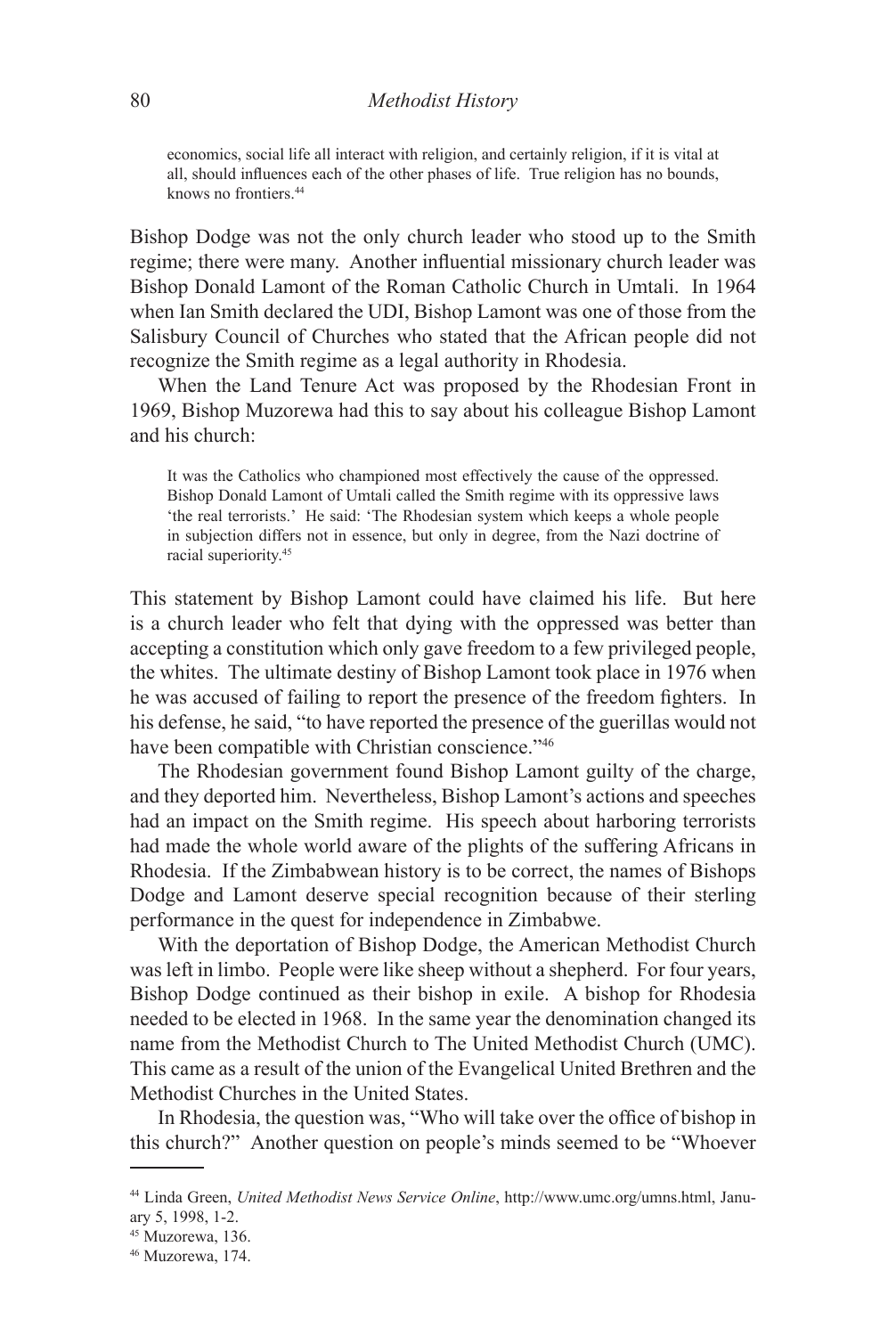will be elected, will the person take the same political stand Bishop Dodge took?" These questions represented the atmosphere that prevailed in the church as they looked forward to a new bishop and a new era in the history of the church and country. This is the kind of atmosphere which witnessed the inauguration of Bishop Abel Tendekayi Muzorewa as the first African bishop in Rhodesia.

Bishop Muzorewa recounts Bishop Dodge's five principles of leadership given in the charge to him during his consecration service as the Rhodesia Resident Bishop:

First, maintain your personal integrity; honest in dealing with other people, honesty in dealing with yourself, honesty in dealing with the Father. . . . Second, maintain your concern for people; do not forget those of different classes, those who walk far from where you normally walk. Don't forget the despised. . . . Third, maintain an open mind; learn as well as speak; admit your mistakes. . . . Fourth, maintain vision and foresight; he who would lead people must be ahead of them; he must look into the future. You must begin now to build the foundation in Africa upon which our Church of the year 2000 can stand. . . . Finally, maintain contact with the true vine; your ministry will fail if you are out of harmony with God's plan and purpose for you and for His Church; keep sensitive, deeply sensitive to the whisper of God's voice. As God has spoken through the prophets in past generations, so prophets must continue to speak to His people today. Listen to the Holy Spirit, and as you listen you will be taught, and as you are taught you will go forth in faith to help to establish God's Church-a new Church in a new Africa and a new world.<sup>47</sup>

This powerful commission became a motto in Bishop Muzorewa's term as bishop of the UMC in Rhodesia and later Zimbabwe. One thing was clear in Bishop Muzorewa's mind as he assumed his position of church leadership: people needed "a total gospel." This meant that to love as God loved meant to be in total service to the total person, spiritually and socially.

As far as Bishop Muzorewa was concerned, participation in politics was not a secular activity only, but also part of the Christian duty. With this kind of thought, he felt comfortable following in the steps of Bishop Dodge. All this meant that the American Methodist Church now known as The UMC was once more going to pursue the issue of fighting against injustices in Rhodesia. In his life as bishop, Bishop Muzorewa spoke of and believed in God who not only created humanity in God's likeness, but who also liberates creation, since, as Gutierrez puts it "the church has for centuries devoted her attention to formulating truths and meanwhile did almost nothing to better the world."48 This is what Bishop Muzorewa and many church leaders in Rhodesia were doing, "formulating the truth and making the world better for everyone," which became unacceptable to the outside world. True spirituality is rooted in one who comes to uproot injustice and to offer total liberation. Gutierrez has this to say:

This is a spirituality which dares to sink roots in the soil of oppression-liberation. A

<sup>47</sup> Muzorewa, 66.

<sup>48</sup> Gutierrez, 10.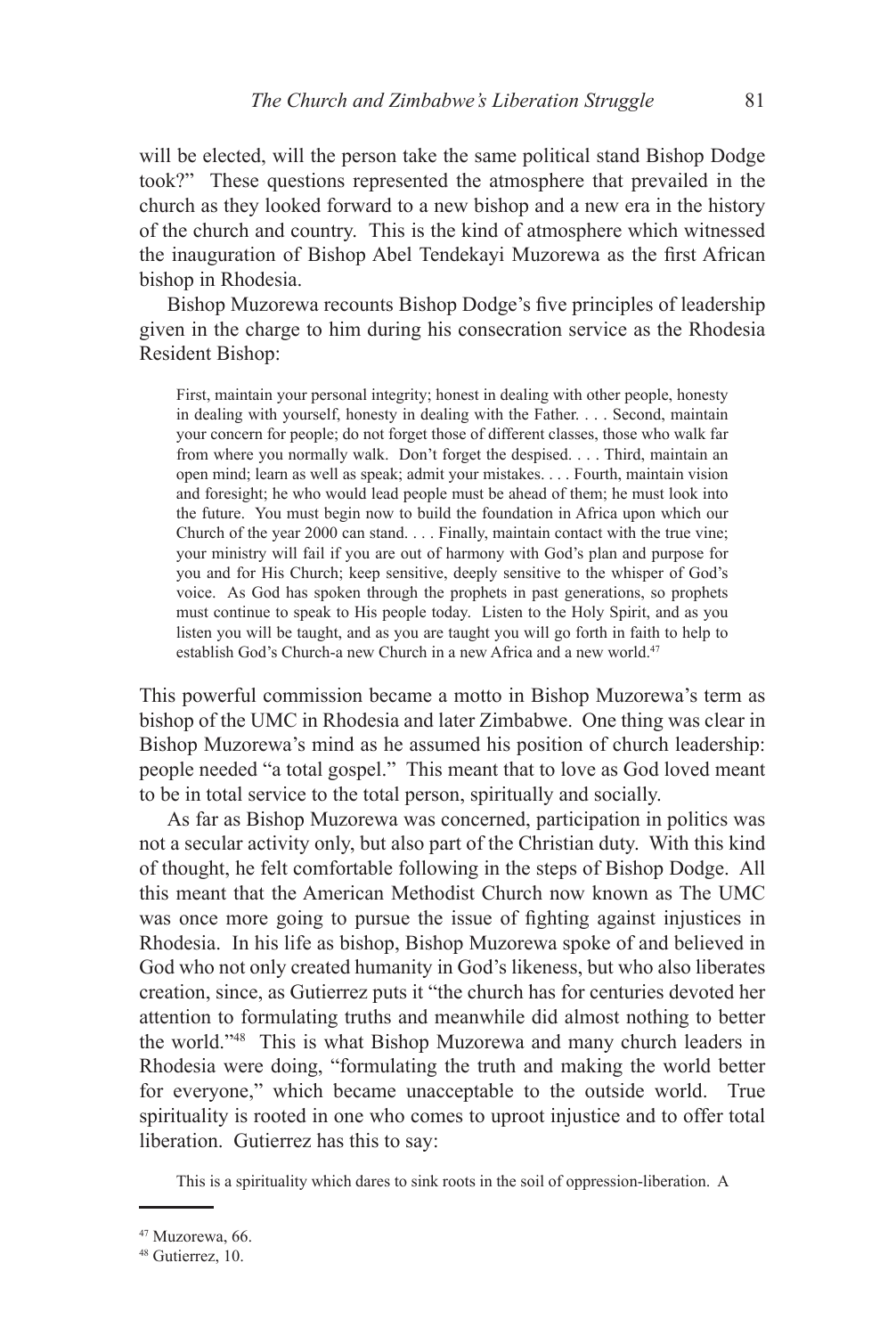spirituality of liberation will center on a conversion to the neighbor, the oppressed person, the exploited social class, the despised race, the dominated country. Our conversion to the Lord implies this conversion to the neighbor. Evangelical conversion is indeed the touchstone of all spirituality. Conversion means a radical transformation of ourselves; it means thinking, feeling, and living as Christ—present in exploited and alienated man. To be converted is to commit ourselves to the process of the liberating of the poor and oppressed, to commit oneself lucidly, realistically, and concretely. It means to commit oneself not only generously, but also with an analysis of the situation and the strategy of action.<sup>49</sup>

With Bishop Muzorewa choosing to follow in the footsteps of his predecessor, Bishop Dodge, there was no going back of the church's involvement in the liberation struggle. The stage was set. People had to be liberated from the feeling that it was right to suffer here on earth because Christians can look forward to a better life in heaven.<sup>50</sup> After his election as bishop of the Rhodesia Annual Conference of the UMC, Bishop Muzorewa's actual immersion into the political arena as a church leader began in 1969. He joined hands with the Catholic and Protestant church leaders to reject the new constitutional proposals of the Smith regime.<sup>51</sup> The new proposals were earmarked to cater for white people. On June 5, the bishops sent a joint letter for publication entitled "BISHOPS SLAM PROPOSALS: Church warns, this will breed hatred."52 This was only the beginning of the involvement of Bishop Muzorewa in the quest for liberation in Zimbabwe.

One needs to keep in mind that there were many clergy who helped to teach Africans in Rhodesia about their rights to freedom as human beings. Among them were Rev. Canaan Banana (British Methodist), Rev. Paul Burrough (Anglican), and Rev. Christopher Chikasha (African Reformed), to mention a few. They represent a group of church leaders who spoke out boldly against the Smith regime. The involvement of these people of God gave encouragement to the struggling, oppressed, underprivileged people of Zimbabwe. The church was seen as an organization addressing the real problems of the people. Members of the clergy were in the forefront denouncing the evil system of racial discrimination and the oppressive laws of the Smith regime.

Following the victory of the Smith regime in the constitutional referendum, the government sought to pass a Land Tenure Act which was to bring about land apartheid in Rhodesia. In January, 1970, the UMC Rhodesia Annual Conference declared that:

We. . . view with great alarm the passing through Parliament of the Land Tenure Act. The philosophy behind this Act and the possible grave results issuing from the enforcement of it, will, in our opinion, not avoid racial friction but on the contrary will seriously intensify it. . . . The Church is one. We cannot tolerate any division into African and European congregations. . . . We stand for equal rights for all racial,

<sup>49</sup> Gutierrez, 204-205.

<sup>50</sup> Muzorewa, 55-56.

<sup>51</sup> Muzorewa, 76.

<sup>52</sup> Muzorewa, 77.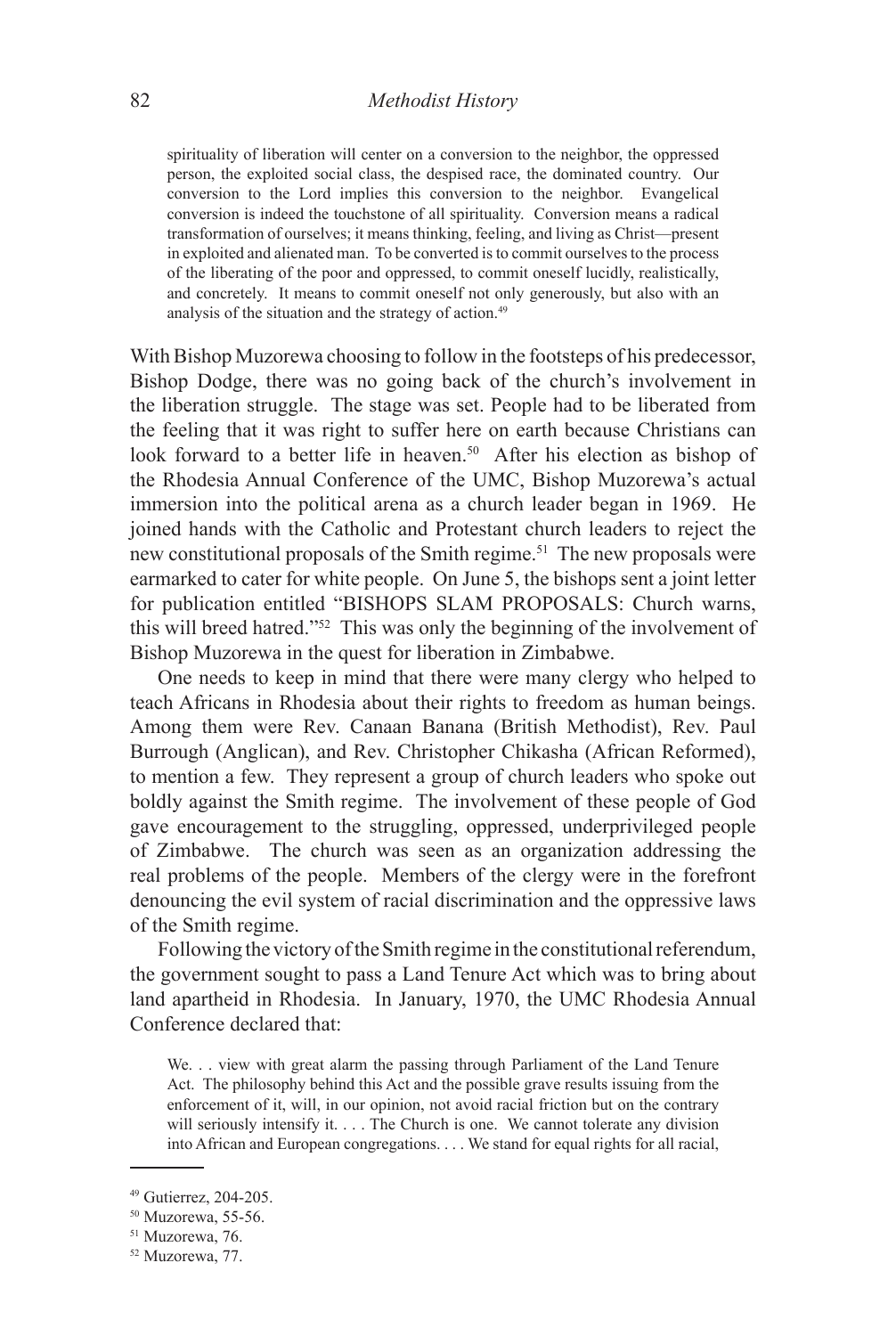cultural, and religious groups.<sup>53</sup>

The declaration was sent through the Rhodesia Christian Council when it met for its annual meeting in Umtali in March of that year. The Christian Council then proposed civil disobedience as the appropriate Christian response to this racist matter. Bishop Muzorewa was then chosen as one of the church representatives to lodge a strong protest to Ian Smith. This confrontation with Mr. Smith took place on June 4, 1970, in Mr. Smith's office.<sup>54</sup>

This proposed Act included regulations which would restrict the church in a number of ways. Fr. Randolph of the Roman Catholic Church explained to the bishops and leaders of different denominations the restrictions which would be imposed on the church as follows:

The church is no longer at liberty to move freely among people of all races to carry out her mission. People of different races may no longer freely associate for the worship of God in churches outside their own prescribed racial areas. The church has no longer the right to admit to her schools whomsoever she wills. The church is forbidden to admit to her own hospitals people of a race different from that of the prescribed area. The church can no longer—without a permit from a Minister of State—admit ministers and other church workers of different races to live in the same communities. The church can no longer use freely its own land or property.<sup>55</sup>

After hearing what the Land Tenure Act was all about at their Annual Conference at Old Umtali, the UMC leaders endorsed the ecumenical statement concerning this Act stating that "it cannot be reconciled with the Christian faith."56 It was during this conference that Bishop Muzorewa realized that even his very presence at Old Umtali could be prohibited because it was in the white people's area. As an African, he would be required to have a permit to enter that zone. Later that day he gave a statement on his plan of action:

Let it go on record that I will fight as a Christian and by Christian methods of nonviolence. But I will sit in the same chair as I have been sitting in the chair before... and I will not move from it. I will not move from it! They will have to carry me away instead.<sup>57</sup>

In the true image of a church leader who was committed to liberating his race, Bishop Muzorewa was not going to give in, and there was no room to retreat. He felt that the church and the Zimbabwean people were comrades in arms. The bishop's effectiveness in consciousness-raising of the people resulted in his being banned to enter any of the rural areas where the majority of the African population lived. The bishop was not intimidated by this act

<sup>53</sup> Muzorewa, 79-80.

<sup>54</sup> Muzorewa, 80. Rev. Andrew Ndhela and Rev. Christopher Chikasha, together with Bishop Muzorewa, were the three blacks in a delegation of seven church leaders who represented the voice of the church at their first confrontation with Ian Smith on that day.

<sup>55</sup> Muzorewa, 81-82.

<sup>56</sup> Muzorewa, 82.

<sup>57</sup> Muzorewa, 82.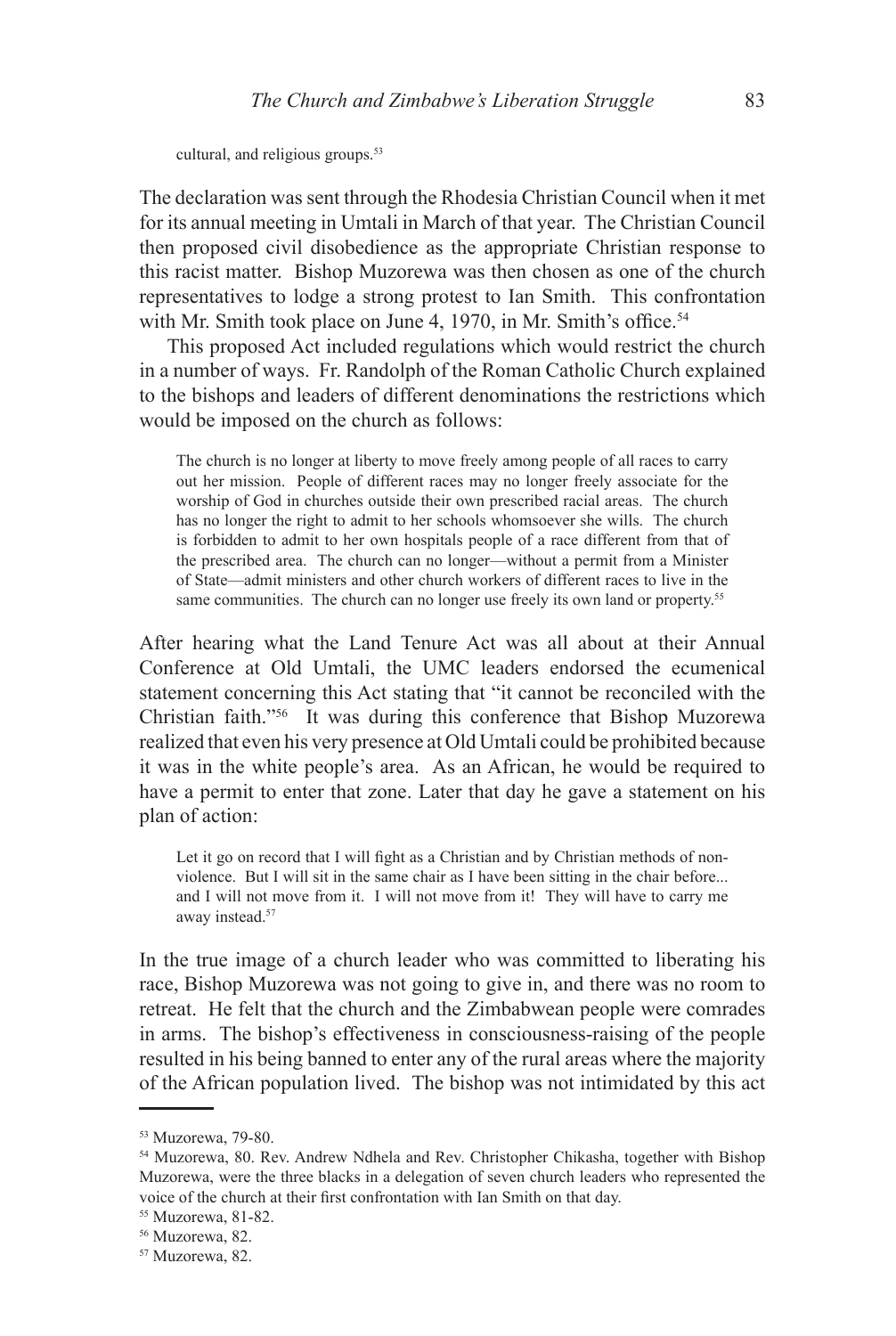and he declared that he would "rather obey God than man."58

The Smith regime was not aware that they had ignited a spark of fire in members of the UMC. The very day the bishop was banned from going to the rural areas, about 300 women, on their way from a revival meeting they were attending, demonstrated in the city of Umtali wearing their church uniforms and holding placards. Bishop Muzorewa recalled the incidents which followed these women's demonstration:

The following Saturday, Salisbury shoppers, politicians and police were startled to find persons at every major intersection of the downtown area who were protesting against my banning. Without any notice they had descended on Salisbury by night so as to be in their places by 6 a.m. There were women in the sky-blue dress, with red sleeves and belt and white turban—the uniform of United Methodist Women. Men wore the blue sashes across their chests which were the insignia of 'Fishermen' (*Vabvuwi*), a churchmen's organization. Missionaries from America and Sweden demonstrated side by side with their African colleagues.<sup>59</sup>

It was reported that two grandmothers stood outside Ian Smith's office holding a placard saying "Woe to Christian Oppressors!"<sup>60</sup> This shows that every generation was affected and people were ready to fight for their rights. Many small towns and rural areas also stood behind their bishop and they, too, caught the fire of demonstrations. These demonstrations helped the African people in Zimbabwe to see the bigger picture of how strong the oppression had grown in their country.

It is important to bear in mind that by this time all the political leaders in Rhodesia were in detention. The situation now was demanding a political leader who was neutral to lead a unity movement to fight the Smith regime and its oppressive doctrines. Bishop Muzorewa's lack of any previous experience in nationalist's politics in Rhodesia was, therefore, a major factor in his selection as the African National Council (ANC)'s leader.

Bishop Muzorewa was reluctant to accept the position because he was not sure it was acceptable with the leaders of the two political groups which were coming together—the Zimbabwe African National Union (ZANU) and the Zimbabwe African People's Union (ZAPU). Bishop Muzorewa was assured that both Rev. Ndabaningi Sithole (ZANU) and Mr. Joshua Nkomo (ZAPU) would support this new party. Bishop Muzorewa also feared how his church members were going to react to the idea of him not only working together with other church leaders but serving as a political party leader as well. For three weeks he prayed about it and conferred with his church leaders, and they gave him their word of approval and support. He finally accepted the position and the party chose Rev. Canaan Banana as his Vice-Chairman.<sup>61</sup>

All this came as a result of the Rhodesian and British need to impose

<sup>58</sup> Muzorewa, 85.

<sup>59</sup> Muzorewa, 85.

<sup>60</sup> Muzorewa, 86.

<sup>61</sup> Muzorewa, 94-95.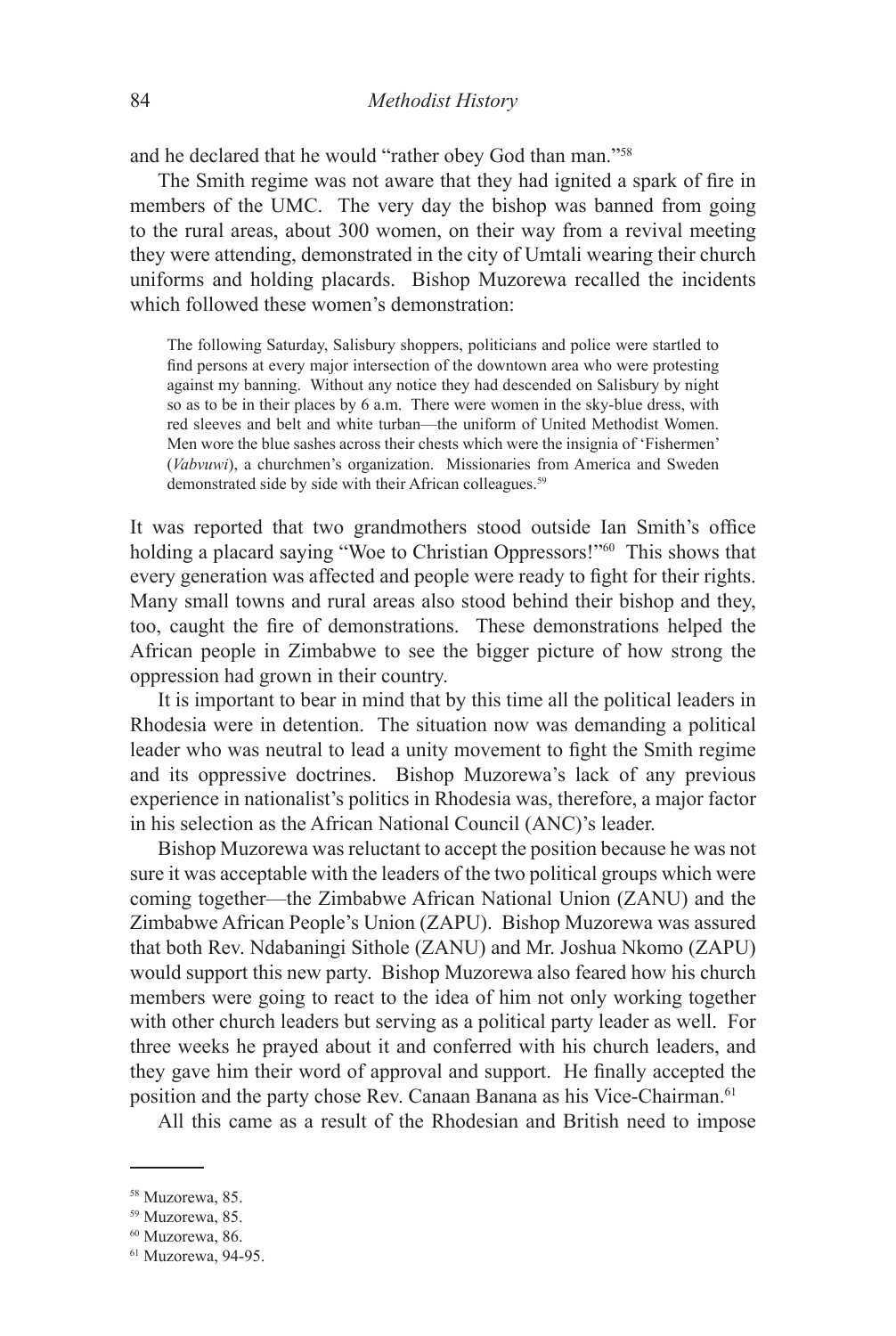the Pearce Commission Proposal as an acceptable means of independence.<sup>62</sup> The Zimbabwean people also needed a leader who could restore international confidence that the people of Zimbabwe were ready for African majority rule. They needed someone who could inform outsiders that the proposals for a settlement were a clever way to legitimize and empower white minority rule. The bishop, in his initial stages as the leader of the ANC, was able to persuade people to oppose the Pearce Commission Proposals as an acceptable means of independence with a resounding *Kwete,* "NO."63

On behalf of the ANC, Bishop Muzorewa traveled to London's Trafalgar Center and to the United Nations Headquarters in New York City. He informed the Security Council that

The African National Council is a spontaneous grass-roots reaction. . .not a political party. It represents the overwhelming number of persons in Rhodesia who have rejected the Proposals as being unacceptable to them. . . . The Proposals, contrary to some arguments, do not de-colonize Rhodesia, rather, they re-colonize the country and to ensure the success of this dangerous and dishonorable venture the British Government seems prepared to subsidize it. . . . Our rejection of these proposals is therefore unanimous.<sup>64</sup>

All this fell on deaf ears, but we thank God because Bishop Muzorewa did not give up his quest for liberating his country. These activities could have cost Bishop Muzorewa his life, but he was determined to preach the "total gospel for the total person" in their quest for freedom. He believed that there was no peace without freedom and vice versa.

Through the leadership of Bishop Muzorewa, a devoted and God-fearing church and political leader, the Zimbabwean people won their country back in 1979, and he became the first black Prime Minister in this country. The Zimbabwean general elections were held in 1980, and the political leadership went to Mr. Robert Gabriel Mugabe as the Prime Minister and Rev. Canaan Banana became the first African President of Zimbabwe. As we can see, both the first Prime Minister and the first President of Zimbabwe were church clericals. This shows how religious leaders played an important role in Zimbabwe's quest for liberation.

If the history of Zimbabwe is to be accurate, the name of Bishop Muzorewa, as a church leader, rightly deserves a place. What he did will forever be part of Zimbabwe's history whether written or not. It is common knowledge that many criticisms have been made of Bishop Muzorewa's activities in politics. Many things have been imagined about him. Many people did not take time to look at his positive contributions as a church

 $62$  Muzorewa, 97. This was a settlement these governments had proposed which stated: "In the period before and during the test of accountability normal political activities will be permitted to the satisfaction of the Commission, provided they are conducted in a peaceful and democratic manner." This was a way of wanting to control what the Africans could and could not do politically.

<sup>63</sup> Muzorewa, 95.

<sup>64</sup> Muzorewa, 111-112.